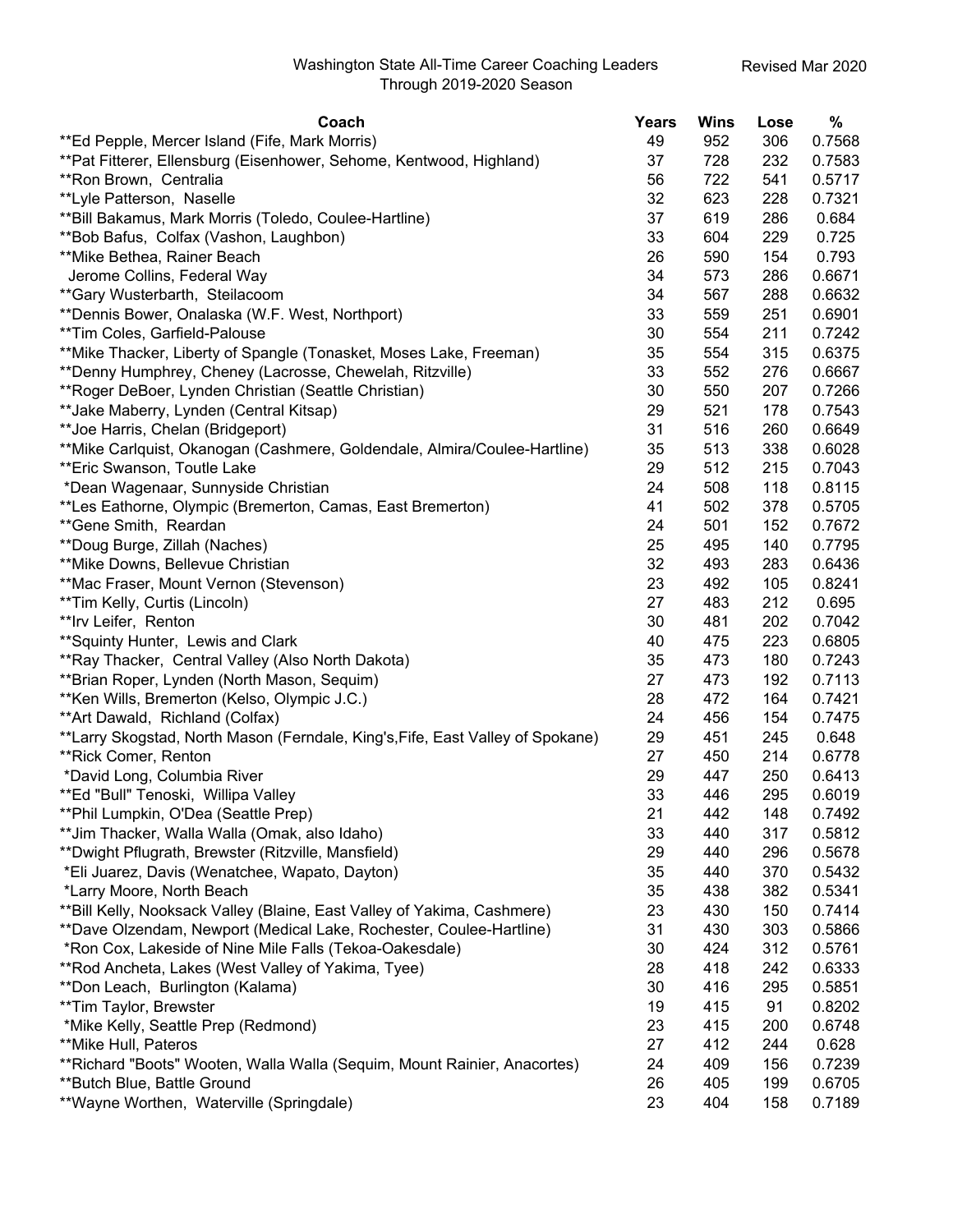## Washington State All-Time Career Coaching Leaders Through 2019-2020 Season

| Roger Sonderland, Riverview                                                              | 33 | 404 | 340 | 0.543  |
|------------------------------------------------------------------------------------------|----|-----|-----|--------|
| Ray Ricks, Northwest Christian of Colbert                                                | 18 | 404 | 95  | 0.8096 |
| **Lyle McIntosh, Gig Harbor                                                              | 26 | 403 | 255 | 0.6125 |
| **Greg Lowell, Inglemoor                                                                 | 32 | 403 | 349 | 0.5359 |
| **Dave Dickson, Squalicum (Oak Harbor, Bellingham)                                       | 26 | 398 | 223 | 0.6409 |
| **Dave Denny, Kentridge (Auburn, Montesano, Mark Morris)                                 | 25 | 396 | 213 | 0.6502 |
| ** Scott Novak, La Conner                                                                | 24 | 396 | 196 | 0.6689 |
| John Donahue, Elma                                                                       | 27 | 394 | 239 | 0.6224 |
| ** Bill Hawk, Tahoma (Muckleshoot, White River, Battle Ground, Enumclaw)                 | 27 | 394 | 244 | 0.6176 |
| *Doug Galloway, Montesano (Capital, Kentwood, White River)                               | 28 | 391 | 240 | 0.6197 |
| **Jerry Clyde, Orting                                                                    | 26 | 390 | 192 | 0.6701 |
| **Floyd LeBaron, Castle Rock (Concrete)                                                  | 26 | 390 | 197 | 0.6644 |
| **Al Hairston, O'Dea (Kent-Meridian, Garfield, Seattle University)                       | 18 | 389 | 132 | 0.7466 |
| **Wayne Gilman, Ferris (Moses Lake, also Oregon)                                         | 23 | 387 | 191 | 0.6696 |
| **Mel Ninnis, Clover Park                                                                | 26 | 386 | 205 | 0.6531 |
| Mark Lovelady, Life Christian                                                            | 26 | 385 | 219 | 0.6374 |
| ** Jerry Groenig, Connell (East Valley of Yakima, Wapato, West Valley of Yakima, Davis)  | 27 | 380 | 272 | 0.5828 |
| **Bill Hays, St. John (Newport)                                                          | 19 | 376 | 113 | 0.7665 |
| **Dave Jamison, Kentridge (Kent-Meridian)                                                | 22 | 376 | 204 | 0.6483 |
| **Bob "Woody" Woodworth, Quincy (Wilson Creek)                                           | 21 | 372 | 152 | 0.7094 |
| *Jason Kerr, O'Dea (Franklin)                                                            | 19 | 372 | 130 | 0.741  |
| *Bernie Salazar, Bellarmine Prep                                                         | 25 | 367 | 244 | 0.6006 |
| *Ryan Peplinski, Saint George's                                                          | 19 | 367 | 150 | 0.7126 |
| *Earl Streufert, Richland                                                                | 21 | 363 | 164 | 0.688  |
| ** Jim Harney, North Kitsap (Seattle Prep)                                               | 33 | 362 | 339 | 0.5164 |
| **Bob Anderson, Juanita (Sumner)                                                         | 22 | 361 | 148 | 0.7092 |
| **Dave Robertson, Gonzaga Prep (Shadle Park, also Colorado)                              | 20 | 358 | 129 | 0.7351 |
| Larry Tommervik, Wilson of Tacoma                                                        | 26 | 358 | 211 | 0.6292 |
| *Kyle Brooks, Prairie (Woodland)                                                         | 27 | 358 | 223 | 0.6162 |
| *Rick Skeen, King's (Burlington-Edison)                                                  | 20 | 358 | 157 | 0.6952 |
| **Pat Mullen, Emerald Ridge (Bethel)                                                     | 24 | 353 | 230 | 0.6055 |
| **Reg Scodeller, Stanwood (Cascade, Everett)                                             | 28 | 350 | 229 | 0.6045 |
| *Steve Johnson, Jackson (Woodinville)                                                    | 22 | 349 | 169 | 0.6737 |
| **Wayne Dalesky, Foss                                                                    | 23 | 347 | 176 | 0.6635 |
| **Virgil Simmons, Kalama (Onalaska, Toutle Lake)                                         | 23 | 345 | 121 | 0.7403 |
| ** Bill Ward, Tumwater (Mercer Island, Yelm)                                             | 30 | 343 | 306 | 0.5285 |
| **Ron Nilson, Morton (Castle Rock)                                                       | 20 | 340 | 159 | 0.6814 |
| **Ray Normile, Queen Anne (Benton City, Kennewick)                                       | 29 | 340 | 173 | 0.6628 |
| **Marty O'Brien, Ephrata                                                                 | 20 | 340 | 179 | 0.6551 |
| Don Detrick, Asotin                                                                      | 27 | 340 | 298 | 0.5333 |
| Dave Edwards, Mount Vernon (La Conner)                                                   | 19 | 338 | 114 | 0.7477 |
| **Darcy Weisner, Shadle Park (Brewster, W.F. West, Burlington)                           | 20 | 338 | 184 | 0.6475 |
| **Ben Snowden, Roosevelt                                                                 | 28 | 337 | 265 | 0.5598 |
| *Rex Stanley, Napavine                                                                   | 21 | 337 | 195 | 0.6335 |
| **Bill Trowbridge, Highline (Touchet, Forks, Kent)                                       | 30 | 336 | 204 | 0.6222 |
| **Mike Mullen, Bethel (Decatur, Olympia)                                                 | 23 | 331 | 207 | 0.6152 |
| Ryan Robertson, W.F. West (Eastmont)                                                     | 28 | 331 | 310 | 0.5164 |
| Miles Caples, Entiat (Cashmere, also Oregon)                                             | 19 | 331 | 142 | 0.6998 |
| Don Van Lierop, Ferris(Waterville-Mansfield,Chewelah,North Central,Eisenhower,Davenport) | 21 | 330 | 199 | 0.6238 |
| *Glenn Williams, Mead (Lewis and Clark)                                                  | 30 | 330 | 369 | 0.4721 |
| **Don Koplitz, South Bend (Skykomish)                                                    | 20 | 328 | 183 | 0.6419 |
| **Ray Cresap, Stanwood (Meridian, Washougal)                                             | 24 | 328 | 199 | 0.6223 |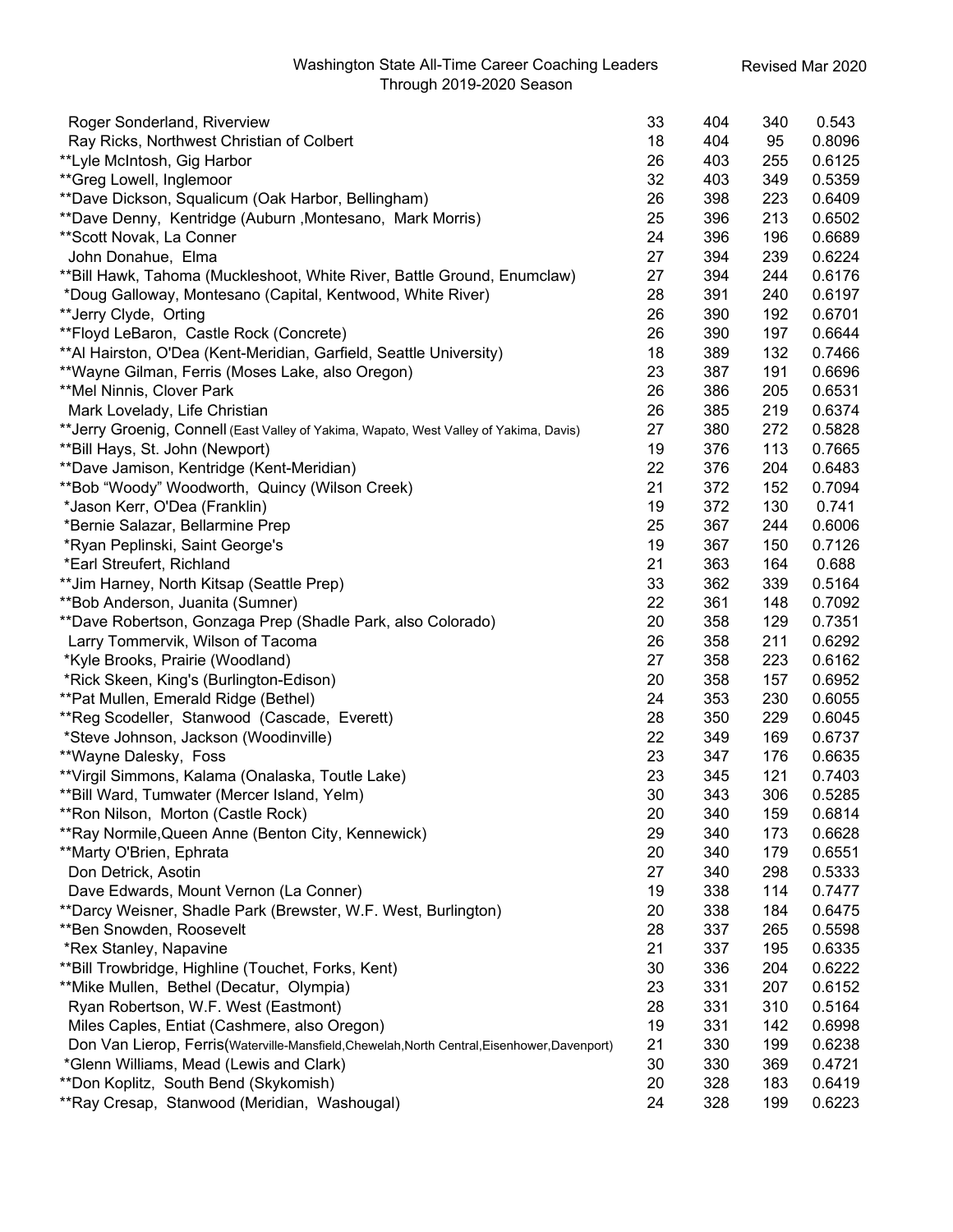| **Dick Brock, Tenino                                                       | 26 | 328 | 214 | 0.6052 |
|----------------------------------------------------------------------------|----|-----|-----|--------|
| *Chris O"Connor Bellevue (Sammamish)                                       | 17 | 326 | 126 | 0.7212 |
| Phil Hergert, Colfax (Yelm, Lyle, St. John, Rainier)                       | 23 | 325 | 225 | 0.5909 |
| ** John Clark, Lynden (Mount Baker)                                        | 23 | 325 | 238 | 0.5773 |
| **Matt Pavalunas, Sequim (Centralia, Auburn)                               | 25 | 324 | 202 | 0.616  |
| **Earl "Punky" Omeg, Yelm (Kittitas, Onalaska, Rochester)                  | 26 | 324 | 263 | 0.552  |
| **John Peterson, Willapa Valley (North Beach, Concrete)                    | 22 | 323 | 209 | 0.6071 |
| **Don Schumacker, Kamaikin (also Oregon and Alaska)                        | 21 | 322 | 178 | 0.644  |
| Gregg Ford, Ridgefield                                                     | 27 | 322 | 306 | 0.5127 |
| Pete Patitucci, Othello (O'Dea, also Illinois)                             | 23 | 322 | 234 | 0.5791 |
| ** Steve Anstett, Bellarmine Prep                                          | 27 | 321 | 261 | 0.5515 |
| **Frank Tevebaugh, Richland (Reardan, Columbia Basin J.C.)                 | 15 | 320 | 52  | 0.8602 |
| Tim Brown, North Thurston                                                  | 26 | 319 | 257 | 0.5538 |
| Rick Sloan, Central Valley                                                 | 22 | 318 | 197 | 0.6175 |
| **Bill Hill, Prairie (Zillah, Lake Stevens, Battle Ground)                 | 21 | 315 | 187 | 0.6275 |
| **Jerry Koester (Cascade (Redmond, also Idaho)                             | 16 | 313 | 110 | 0.734  |
| *Craig Brantner, Pullman (Garfield-Palouse)                                | 18 | 312 | 129 | 0.7075 |
| *Paul Mayer, Hanford (Selah)                                               | 27 | 311 | 316 | 0.496  |
| Jerry Carr, O'Dea (Blanchet, Mariner)                                      | 24 | 310 | 236 | 0.5784 |
| **Nalin Sood, Mountlake Terrace                                            | 20 | 310 | 171 | 0.6445 |
| *Garrick Phillips, University (Mount Si)                                   | 27 | 305 | 322 | 0.4864 |
| John Callaghan, South Kitsap                                               | 21 | 304 | 194 | 0.6104 |
| **Marv Ainsworth, University                                               | 20 | 302 | 154 | 0.6623 |
| **Jack Cleveland, Highland (Endicott, Davenport, Medical Lake, University) | 19 | 302 | 158 | 0.6565 |
| **Roger Ottmar, Mountlake Terrace                                          | 23 | 302 | 220 | 0.5785 |
| **Marv Morris, Shorewood (King's, Shorecrest)                              | 19 | 300 | 150 | 0.6667 |
| Kermit Wigen, Bickleton (Lacrosse, Lacrosse-Washtucna)                     | 23 | 300 | 251 | 0.5445 |
| **Phil Neil, Richland                                                      | 18 | 299 | 146 | 0.6719 |
| **Tom Paski, Bainbridge                                                    | 23 | 298 | 174 | 0.6314 |
| **Vernon Moreman, Clarkston (Port Angeles, Pasco)                          | 19 | 298 | 174 | 0.6314 |
| Scott Moe, Cedar Park Christian (Bear Creek)                               | 15 | 298 | 84  | 0.7775 |
| **Gary Radliff, Enumclaw (Friday Harbor)                                   | 27 | 297 | 241 | 0.552  |
| ** Dean Scherer, Bainbridge Island                                         | 23 | 296 | 187 | 0.6128 |
| Reid Preppernau, Southridge (Ellensburg)                                   | 26 | 296 | 280 | 0.5139 |
| Joe Feist, Chewelah (West Valley of Spokane)                               | 16 | 295 | 114 | 0.7213 |
| **Norm Lowery, Everett (Ferndale, Everett JC)                              | 24 | 293 | 202 | 0.5919 |
| *Mark Schelbert, Fife (Hazen)                                              | 22 | 293 | 246 | 0.544  |
| ** Jim Clifton, Puyallup (Sultan)                                          | 21 | 290 | 206 | 0.5847 |
| Scott Merzoian, Toledo                                                     | 16 | 290 | 118 | 0.6042 |
| **Rod Iverson, Rogers of Puyallup                                          | 20 | 289 | 191 | 0.6021 |
| **Carl Kellman, Selah                                                      | 21 | 289 | 194 | 0.5983 |
| Jay Weber, North Central (Dayton)                                          | 26 | 288 | 299 | 0.4906 |
| **Hal Dodeward, Davis (Marquette, Carroll)                                 | 18 | 287 | 93  | 0.7553 |
| **Terry Irwin, Central Valley (Gonzaga Prep)                               | 19 | 285 | 167 | 0.6305 |
| Rob Ridnour, Blaine (Willipa Valley, Also idaho)                           | 16 | 283 | 122 | 0.6988 |
| Mike Guajardo, Pasco                                                       | 22 | 282 | 234 | 0.5465 |
| **Bruce Bailey, Lakeside of Seattle                                        | 18 | 280 | 154 | 0.6452 |
| **Tim Cousins, Darrington (Lakeside of Seattle)                            | 23 | 280 | 230 | 0.549  |
| **Waldo Roberts, Centralia (Raymond, Leavenworth, Wilbur)                  | 24 | 279 | 195 | 0.5886 |
| Vic Wolffis, Mount Vernon (Lynden Christian)                               | 18 | 278 | 174 | 0.615  |
| **Walt Milroy, Ingraham                                                    | 21 | 278 | 153 | 0.645  |
| Dave Belmonte, Franklin                                                    | 21 | 278 | 186 | 0.5991 |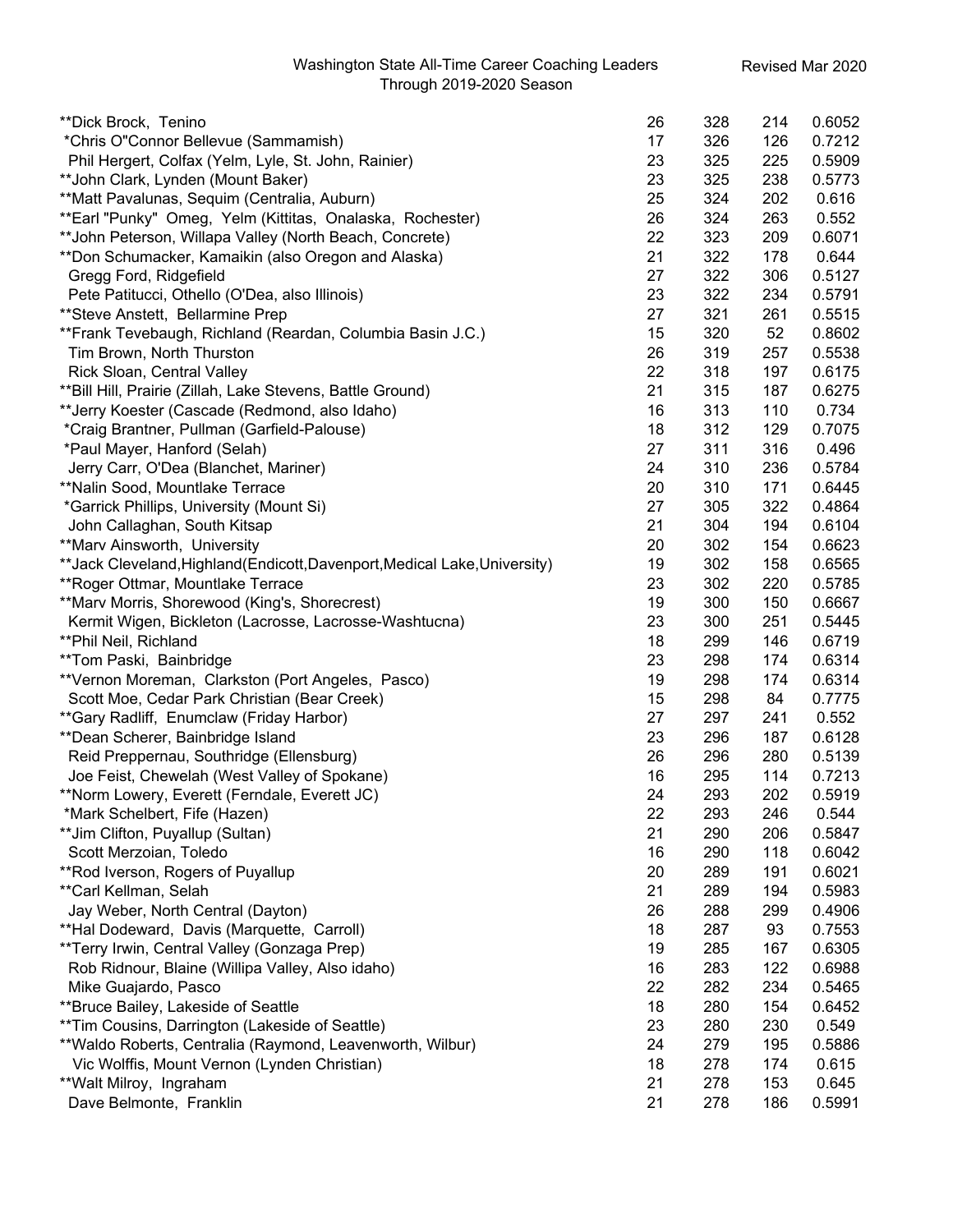| **Lee Sinnes, Port Angeles (Yelm, Mark Morris)                         | 24 | 278 | 236 | 0.5409 |
|------------------------------------------------------------------------|----|-----|-----|--------|
| Joe Bailes, Glenwood, (Lyle)                                           | 25 | 278 | 260 | 0.5167 |
| Rocky Verbeck, Chewelah (Omak)                                         | 19 | 276 | 190 | 0.5923 |
| *Scott Orness, North Kitsap (Banbridge)                                | 17 | 276 | 149 | 0.6494 |
| **Wayne Hohman, Rochester (Washtucna, Granger, Sequim, Omak, St. John) | 19 | 274 | 184 | 0.5983 |
| Joe Williams, Illwaco (Kalama, Sprague)                                | 16 | 273 | 111 | 0.7109 |
| **Ron Billings, Lincoln of Tacoma, (Tacoma C.C.)                       | 16 | 272 | 79  | 0.7749 |
| George Kapral, Peshastin-Dryden                                        | 16 | 269 | 117 | 0.6971 |
| <b>Bill Edwardson, Entiat</b>                                          | 20 | 269 | 194 | 0.5899 |
| *Ryan Hansen, Auburn                                                   | 18 | 268 | 161 | 0.6247 |
| **Don Monson Pasco (Cheney, University Of Oregon)                      | 17 | 266 | 132 | 0.6683 |
| Ron Rowe, Sunnyside (Goldendale)                                       | 24 | 266 | 282 | 0.4854 |
| Ken Crawford, Bellingham (Whatcom C.C.)                                | 18 | 265 | 156 | 0.6295 |
| **Richard Belcher, Eastlake (Newport of Bellevue, also California)     | 18 | 264 | 178 | 0.5973 |
| Dick Olson, Brewster                                                   | 12 | 263 | 50  | 0.8403 |
| Terry Gregg, Shelton, (also Oregon)                                    | 19 | 263 | 136 | 0.6592 |
| Calvin Johnson, Cleveland                                              | 28 | 261 | 328 | 0.4431 |
| ** Jim Enslin, Seattle Prep (Shorecrest)                               | 19 | 258 | 172 | 0.6    |
| Loren Anderson, Ferndale (Yelm, Anacortes)                             | 18 | 257 | 154 | 0.6253 |
| *Bruce Seibol, Sunnyside (Granger, Highland, Riverside Christian)      | 19 | 256 | 177 | 0.5912 |
| Rick Kaps, Sequim (Goldendale)                                         | 18 | 255 | 148 | 0.6328 |
| **Richard Dixon, Aberdeen                                              | 15 | 254 | 86  | 0.7471 |
| **Bob Ross, Washington (Green River JC)                                | 18 | 254 | 147 | 0.6334 |
| *Chad Herron, Chiawana (Pasco)                                         | 19 | 254 | 190 | 0.572  |
| Duane Magee, R.A. Long (Foster)                                        | 22 | 253 | 195 | 0.5647 |
| **Gilbert Greiter, Morton                                              | 16 | 252 | 123 | 0.672  |
| Chris Miller, Nathan Hale (Seattle Prep)                               | 17 | 252 | 172 | 0.5943 |
| *Brandon Evenson, Ephrata (Bridgeport)                                 | 21 | 251 | 192 | 0.566  |
| Forbes Lapp, Heritage (La Center, also New York)                       | 18 | 250 | 174 | 0.5896 |
| **Tim Cummings, Auburn (also Idaho)                                    | 13 | 249 | 93  | 0.728  |
| Mike Schuette, Grandview (Oroville, Winlock, Bridgeport)               | 20 | 244 | 218 | 0.5281 |
| Kay LeMaster Nooksack Valley (Washougal)                               | 17 | 242 | 158 | 0.605  |
| **Don Huston, Curtis (Ritzville, Peninsula J.C.)                       | 14 | 241 | 81  | 0.7484 |
| Tony Gillispie, Morton/White Pass (White Pass)                         | 14 | 241 | 112 | 0.6827 |
| **Mike Lowery, Marysville-Pillchuck                                    | 22 | 239 | 235 | 0.5042 |
| **Jack deKubber, Snohomish (Granite Falls, Arlington)                  | 18 | 236 | 155 | 0.6036 |
| Terry Staymates, Selah (St. Martins, North Mason)                      | 18 | 236 | 176 | 0.5278 |
| John Felton, Eisenhower (Carroll)                                      | 16 | 235 | 157 | 0.5995 |
| Jim Berndt, West Valley of Yakima                                      | 13 | 234 | 99  | 0.7027 |
| Tom Johnson, Wilbur (Lake Roosevelt)                                   | 16 | 234 | 156 | 0.6    |
| **Tom Smith, Chehalis (Waitsburg)                                      | 20 | 233 | 194 | 0.5457 |
| Rob Gray, Mount Baker                                                  | 21 | 230 | 264 | 0.4656 |
| *M.R. Buffum, Lopez                                                    | 28 | 228 | 328 | 0.4101 |
| *Brian Meneely, Kamiakin                                               | 15 | 227 | 123 | 0.6486 |
| Perry McCormick, Selah (Highland, Elma)                                | 15 | 226 | 141 | 0.6158 |
| ** John Triplett, Evergreen of Vancouver                               | 14 | 225 | 93  | 0.7075 |
| **John Fuller, Roosevelt (Granger, Woodland, Napavine)                 | 25 | 225 | 108 | 0.6757 |
| ** Bill Nollan, Lincoln of Seattle                                     | 20 | 225 | 125 | 0.6429 |
| Bob Klock, Port Angeles                                                | 16 | 223 | 118 | 0.654  |
| Mike Haugen, Gonzaga Prep (also Montana)                               | 15 | 221 | 141 | 0.6105 |
| Darrell Miller, St. John-Endicott (Almira, Willipa Valley)             | 15 | 221 | 148 | 0.5989 |
| Al Russell, Interlake                                                  | 20 | 220 | 219 | 0.5011 |
|                                                                        |    |     |     |        |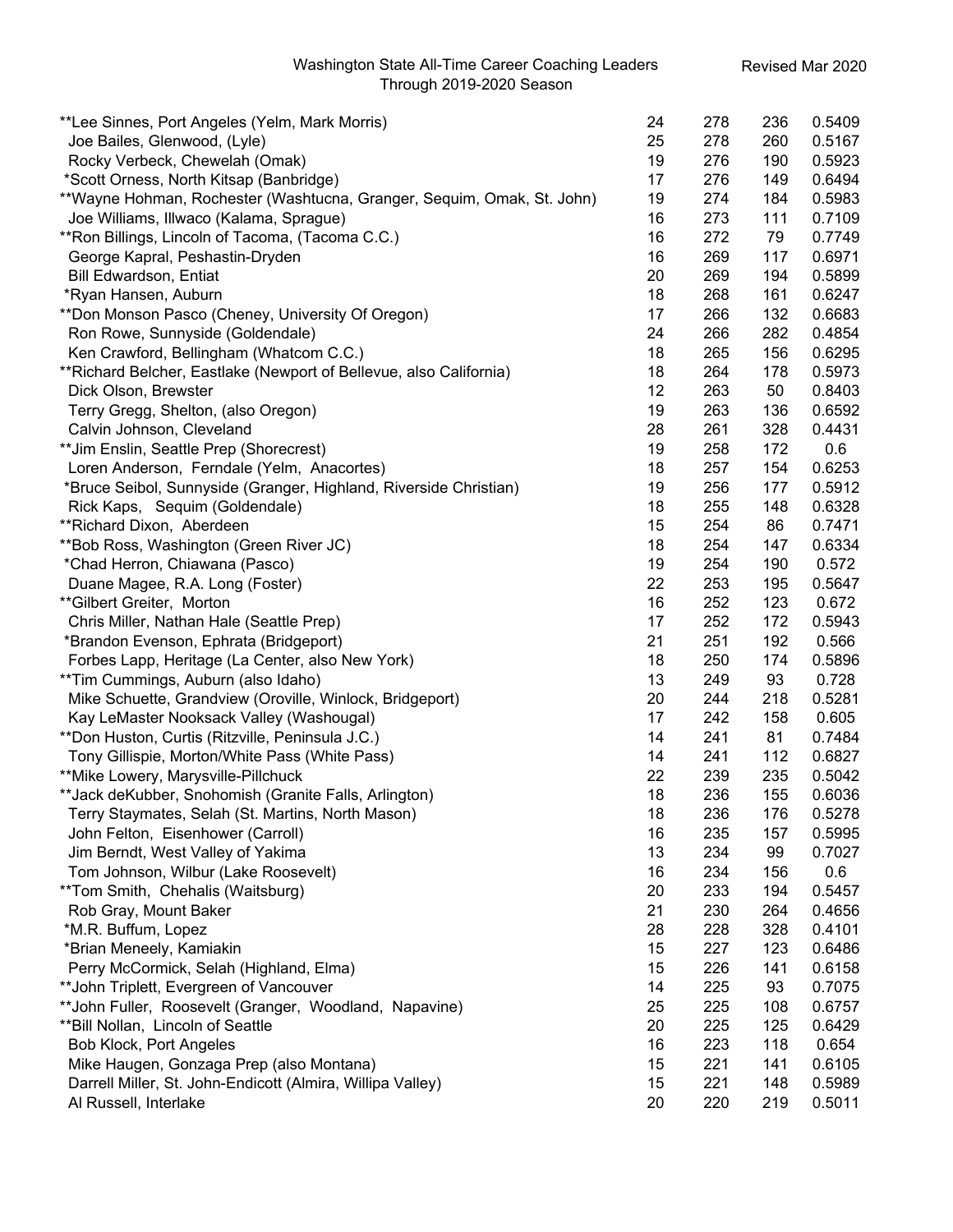| *Brett Senff, Anacortes                                   | 13 | 220 | 107 | 0.6728 |
|-----------------------------------------------------------|----|-----|-----|--------|
| **Laverne Simmons Darrington (Rochester, Toutle Lake)     | 16 | 219 | 140 | 0.61   |
| Jim Hansen, Meridian (Highland)                           | 16 | 218 | 154 | 0.586  |
| **John Stahl, Camas (Concrete, Burlington, Monroe)        | 22 | 216 | 132 | 0.6207 |
| Tim Bush, Pullman                                         | 16 | 214 | 147 | 0.592  |
| Gary Brines, Federal Way (Toppenish)                      | 19 | 214 | 167 | 0.5616 |
| Ed Haskins, Garfield                                      | 9  | 213 | 34  | 0.8623 |
| Brian Peterson, King's (Seattle Christian)                | 13 | 213 | 101 | 0.6783 |
| John Patton, Timberline                                   | 17 | 212 | 156 | 0.5761 |
| **Norm Lowery Jr., Lake Stevens (Hazen)                   | 22 | 211 | 264 | 0.4442 |
| Scott Parrish, Grandview                                  | 10 | 209 | 54  | 0.7947 |
| Doug Kloke, Vashon Island                                 | 26 | 209 | 310 | 0.4027 |
| Tim Gaebe, Shadle Park                                    | 15 | 208 | 156 | 0.5843 |
| Robert (Bob) Rip, Sunnyside Christian                     | 12 | 206 | 90  | 0.6959 |
| *Curtis Eccles, Hoquiam (Woodland)                        | 16 | 206 | 164 | 0.5568 |
| Scott Berry, Davis (Yakima CC, Selah, Naches)             | 14 | 203 | 142 | 0.5884 |
| ** William "Bill" Taylor, Anacortes                       | 15 | 202 | 59  | 0.7739 |
| Denny Gowan, Liberty of Spangle                           | 9  | 202 | 65  | 0.7566 |
| Rory Rickard, Republic                                    | 13 | 202 | 123 | 0.6215 |
| Jerry Davis, Curlew                                       | 10 | 201 | 54  | 0.7882 |
| Jim Spence, Quincy                                        | 14 | 201 | 140 | 0.5894 |
| Joe Brown, Washougal (White Salmon)                       | 17 | 201 | 150 | 0.5726 |
| Doug Macneil, Naches Valley (Orting)                      | 16 | 201 | 158 | 0.5598 |
| **Russ Insley, Wapato                                     | 15 | 200 | 132 | 0.6024 |
| Bob Morris, Bothell (Queen Anne)                          | 17 | 200 | 175 | 0.6024 |
| Bill Ayers, Mt. Spokane (Eatonville, Connell)             | 18 | 200 | 184 | 0.5208 |
| Bob Benson, Skyview (Inchelium, Hudson's Bay)             | 19 | 200 | 216 | 0.4808 |
| Bing Dahl, Evergreen of Seattle (Colville, Kent-Meridian) | 33 | 200 | 400 | Est.   |
| John Ruby, Foss (Hazen)                                   | 16 | 197 | 118 | 0.6254 |
| OTHER HALL OF FAMERS                                      |    |     |     |        |

\*\*Dean Nicholson, 14 years at Puyallup (192-113) before Central Washington University

\*\*Mel Bowden 16 years at Prosser High School

\*\*Marv Harshman Pacific Lutheran University/ Washington State University/ University of Washington

\*\*Jud Heathcote 13 years at West Valley of Spokane (165-129) before University of Montana/ Washington State University/Michigan State University

\*\*Chuck Randall 8 years at Lind/ Riverside/ Lindbergh/ Freeman (103-67) and California before Western Washington University.

\*\*Norm Goldstein 9 years at Ballard (132-27) before Edmonds Community College

\*\*Del Schafer 15 years at Franklin Pierce (164-105)

\*\*Leonard T. "Solly" Saalwaechter 17 years at Quenn Anne & Franklin (143-91)

\*\*Hank Coplen at Garfield, Odessa, Cashmere, Snohomish, Davenport, and Medical Lake, before Columbia Basin and Spokane Falls Community College.

\*\*Richard Hammermaster 14 years at Puyallup (174-113)